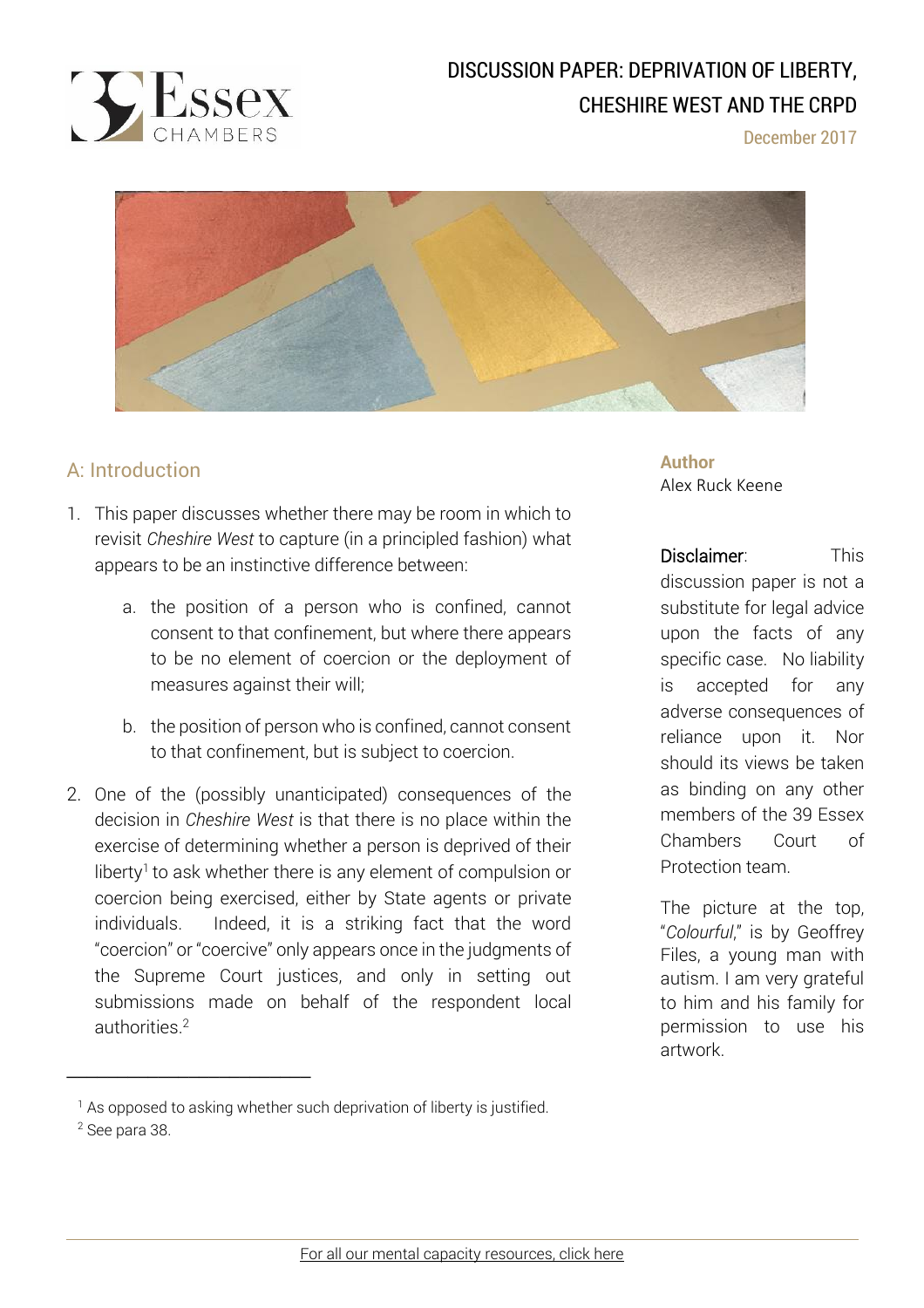- 3. This is particularly striking in light of the fact that the Strasbourg Court has always looked to the presence or absence of coercion as a factor (sometimes "an essential factor"<sup>3</sup> ) in deciding whether a set of circumstances amount to a deprivation of liberty and, in the context of Article 5(1)(e) ECHR, has expressly equated deprivation of liberty with "*compulsory confinement*."<sup>4</sup> Whilst generalisation is dangerous, it is appropriate to consider that there may be settings in which individuals are less likely to be subject to coercion than others. For instance, and as a very broad generalisation, one may consider that an individual being cared for in their home (especially by family members) is less likely to be subject to coercion than an individual in an institutional placement. However, on a strict reading of *Cheshire West*, the position of such an individual is to be equated directly to that of a person (say) subject to substantial coercion in an institutional setting. This undoubtedly does represent a non-discriminatory approach to the meaning of liberty, but it is one that brings within the scope of Article 5 (for domestic purposes) a very significant cohort of individuals whom it is clear are very far removed from those the framers of the Convention had in mind. Even allowing for the fact that the Convention is a living instrument, we are entitled to consider whether "*notions currently prevailing in democratic States*" <sup>5</sup> compel the conclusion that this cohort of individuals be considered to be deprived of their liberty for purposes of Article 5 ECHR. At the level of principle, and reiterating that I am only addressing the position of those in respect of whom no coercion is being deployed, I would suggest that it is legitimate to consider that  $-$  all other things being equal – these "notions" do not compel this conclusion.
- 4. Further, the very assessment and authorisation procedure necessary so as to secure the Article 5 rights of those in the position of MIG or MEG, may be perceived by the individuals concerned as constituting an interference with their Article 8 rights.<sup>6</sup> They may even, on the law as it stands at present, constitute an interference with their rights under Article 1 Protocol 1 ECHR because, if they are joined as a party to any judicial authorisation procedure, they will not be eligible for non means-tested legal aid, and may therefore be compelled to pay for the privilege of protection.
- 5. I am also conscious that that the conclusion reached by the Supreme Court in *Cheshire West* has had the – inadvertent – consequence that, at least in some cases, incentives on public bodies to

 $\overline{a}$ <sup>3</sup> *Firat v Turkey* (Application no. 34010/06, decision of 10 September 2013) at para 35. See also, e.g. *Kasparov v Russia* [2016] ECHR 849 at para 36.

<sup>4</sup> See *Winterwerp v Netherlands* (1979-80) 2 EHRR 387 at para 39, in the context of analysing when deprivations of liberty may be justified for purposes of Article 5(1)(e) ECHR, where one of the criteria for detention is "*mental disorder* [of] *a kind or degree warranting compulsory confinement*."

<sup>5</sup> See *Guzzardi* at paragraph 95. "*The Government's reasoning* […] *demonstrates very clearly the extent of the difference* between the applicant's treatment on Asinara and classic detention in prison or strict arrest imposed on a serviceman (see the above-mentioned Engel and others judgment, p. 26, par. 63). Deprivation of liberty may, however, take numerous other forms. Their variety is being increased by developments in legal standards and in attitudes; and the Convention is to be interpreted in the light of the notions currently prevailing in democratic States (see notably the Tyrer judgment of 25 April *1978, Series A no. 26, pp. 15-16, par. 31)*."

<sup>&</sup>lt;sup>6</sup> They may well also be regarded as such as by family members who are also under scrutiny, but this is a secondary consideration.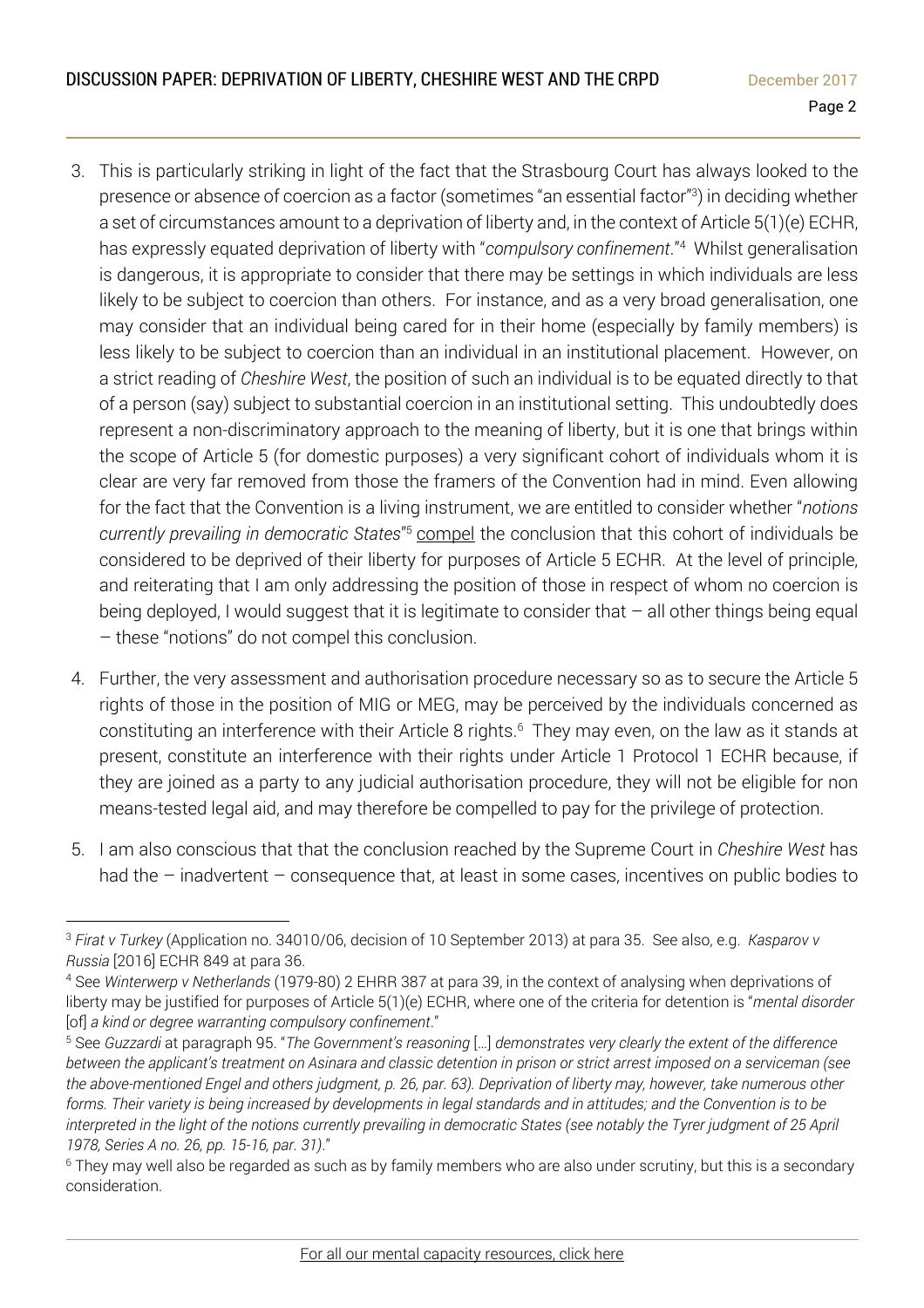take steps to reduce restrictions (or to move individuals to less restrictive environments) have been reduced because the relevant public bodies can, with some legitimacy, say that the individuals concerned will always be deprived of their liberty in any setting.<sup>7</sup> There may be some situations, therefore, in which individuals have lost a tool, both within and without the Court of Protection, with which to exert, legitimate, leverage over public bodies to ensure that they take steps which minimise the restrictions upon them.

- 6. The question this paper therefore poses is: is there any principled basis upon which these matters can be reflected which is faithful to the core conclusion underpinning the judgment of the Supreme Court in *Cheshire West*, namely that the right to liberty which must mean the same for everyone, regardless of their physical or cognitive impairments?
- 7. I suggest that there are two possible ways in which a positive answer to this question can be given. I emphasise, and emphasise strongly, that I only advances the two possible analyses set out below to address the matters set out in paragraphs 1-4 above. I do not do so to seek to address the fact that the systems currently in place do not afford of adequate protections for those deprived of their liberty, either because of the backlogs arising under the administrative scheme within Schedule A1, because of limitations in the legal aid system, or because of the failure of local authorities and CCGs to bring cases to court for the judicial authorisation of deprivations of liberty outside care homes and hospitals. It is a matter for the State<sup>8</sup> to fund adequate protections for those who are, in fact, deprived of their liberty and, in respect of those currently outside Schedule A1, to take steps to introduce administrative mechanisms to provide the necessary procedure prescribed by law if they wish to avoid the need for all such cases to come to court (whether those contained in the Law Commission's [proposals](https://www.lawcom.gov.uk/project/mental-capacity-and-deprivation-of-liberty/) or otherwise).
- 8. There are two variants to my analysis, a 'stronger' and a 'weaker' one, both focused on the subjective element in the 'trinity' of factors going to an Article 5 deprivation of liberty.<sup>9</sup> I preface my discussion of both with an analysis of the constituent components of 'valid consent' which applies to both of the possible answers I suggest.

<sup>7</sup> And Article 5 ECHR is not concerned with conditions of detention, save in extreme circumstances: see *NYCC & Anor v MAG & Anor* [2016] EWCOP 5, [2016] COPLR 346 at para 26.

<sup>&</sup>lt;sup>8</sup> Whether central government or local government is irrelevant for these purposes.

<sup>9</sup> See *Cheshire West* at para 37:

<sup>&</sup>quot;The second question, therefore, is what is the essential character of a deprivation of liberty? It is common ground that three components can be derived from *Storck* 43 EHRR 96, paras 74 and 89, confirmed in Stanev 55 ECHR 696, paras 117 and 120, as follows: (a) the objective component of confinement in a particular restricted place for a not negligible length of time; (b) the subjective component of lack of valid consent; and (c) the attribution of responsibility to the state."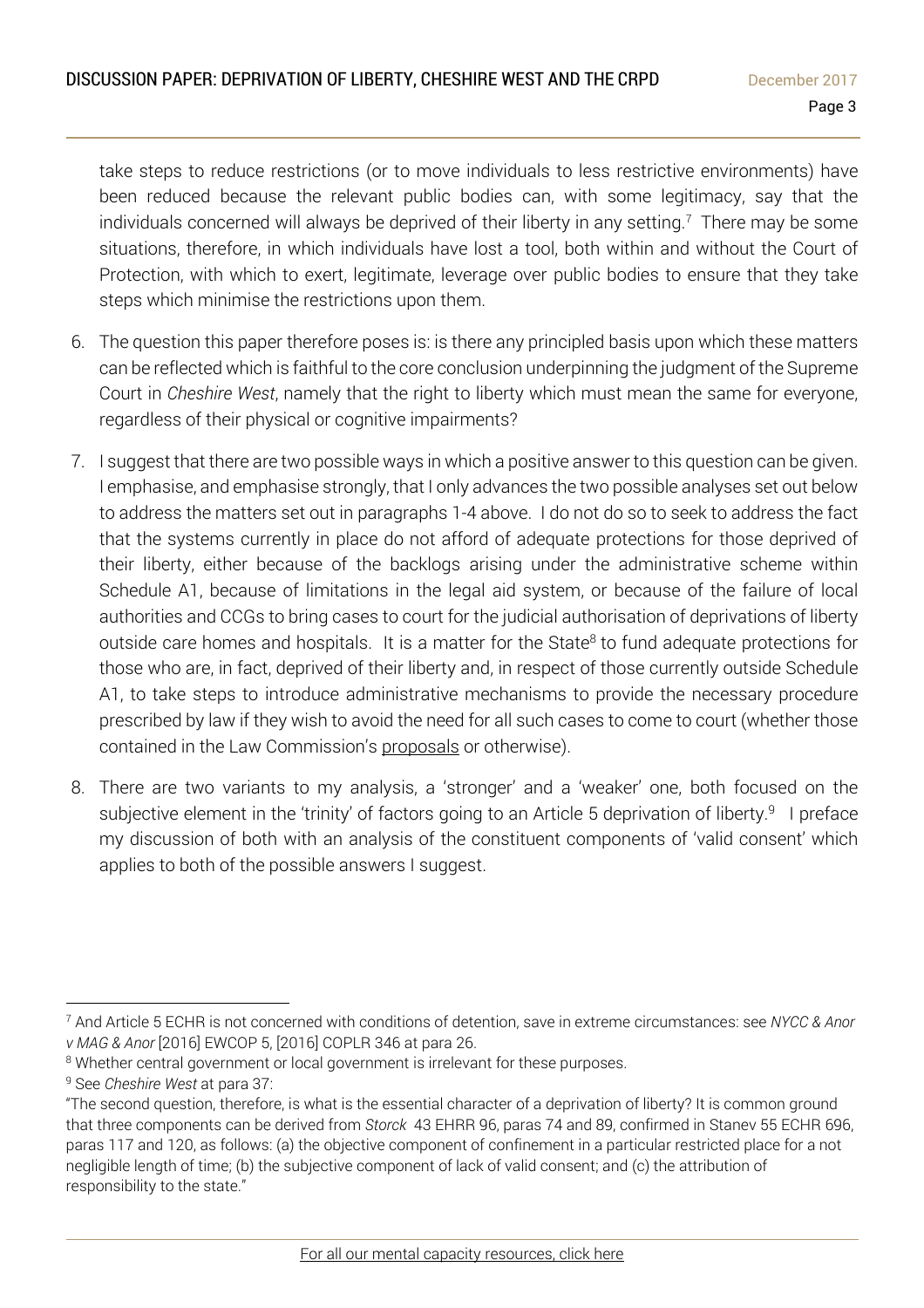### B: 'Valid consent'

- 9. The attention of the Supreme Court in *Cheshire West* was focused solely upon the question of whether there was a confinement. Any confinement in each of the cases of P, MIG and MEG was clearly imputable to the State. Further, it was common ground before the court that because P, MIG and MEG did not have capacity to consent to the arrangements amounting to a confinement (applying the provisions of the MCA 2005) that they could not, and did not, give valid consent.
- 10. However, I suggest that there are, in fact, proper grounds upon which to pose the question as to whether the equation between lack of capacity to consent applying the provisions of the MCA 2005 and lack of valid consent for the purposes of Article 5 ECHR is one that is necessarily correct.
- 11. As a starting point, the Strasbourg court has, on occasion, sought to investigate the nature of the person's purported agreement. This was very clear, for instance, in the decision in *David v Moldova*. <sup>10</sup> It was, here common ground that an individual (whose mental capacity was not examined) agreed initially to be a hospitalised in a psychiatric hospital, and that after hospitalisation he was not free to leave although he expressed a wish to return home. The ECtHR held (at para 35) that:

*"In so far as the Government can be considered as claiming that, by agreeing to be hospitalised, the applicant waived his right to liberty, the Court reiterates that the fact that a person initially agreed to enter an institution does not prevent him or her from relying on Article 5 if he or she subsequently wishes to leave (see De Wilde, Ooms and Versyp v. Belgium, judgment of 18 June 1971, Series A no. 12, § 65). Accordingly, the Court considers that the applicant/s continued detention from the moment he expressed his wish to leave the hospital amounted to a "deprivation of liberty" within the meaning of Article 5 § 1 of the Convention."* 

- 12. Agreement appears to have been a factor in the decision in *HM v Switzerland*<sup>11</sup> where the court found that there was no deprivation of liberty in the placement of an elderly woman in a care home. As Lady Hale noted in *Cheshire West*, the case is a "difficult" one (para 27), which has been treated by the Strasbourg court differently in subsequent cases, but at least on occasion as a case which turned upon the fact that the subjective test was not met.<sup>12</sup>
- 13. Importantly, the Strasbourg court has not limited itself to verbal expressions of wishes when identifying whether an individual is deprived of their liberty. For instance, in *Červenka v the Czech Republic*, the ECtHR rejected an argument that a "fully incapacitated" (under Czech law) person was not deprived of his liberty at a private care home placed there on the basis of an agreement signed by a state appointed guardian, the ECtHR noting that: "[w]*hile he did not show clear*

 $\overline{a}$ <sup>10</sup> [2008] ECHR 987.

<sup>11</sup> *HM v Switzerland* (2004) 38 EHRR 17.

<sup>12</sup> See the summary at para 61 of *Cheshire West*.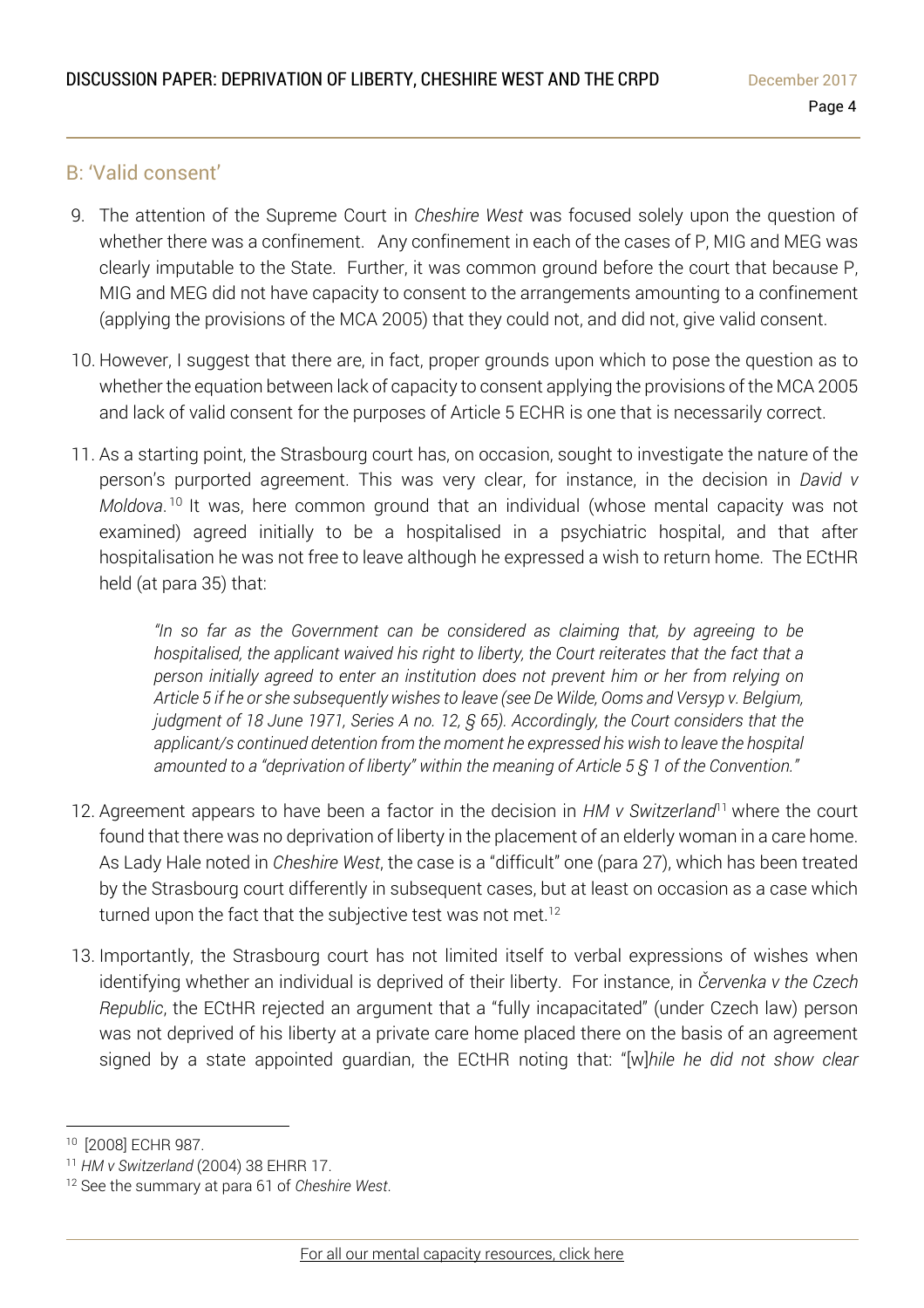*disagreement on the day of his admission to the social care home or shortly beforehand, from his subsequent conduct it was obvious that he had not consented to his placement there*."<sup>13</sup>

14. *Cervenka*, a 2016 decision, sits in a line of authorities relating to confinement following 'incapacitation' at the hands of a guardian in the former Soviet Union. These earlier authorities were summarised thus by Lady Hale in *Cheshire West*:

> *31. […] In Shtukaturov v Russia [\(2012\) 54 EHRR 27,](http://www.bailii.org/cgi-bin/redirect.cgi?path=/eu/cases/ECHR/2008/223.html) decided in 2008, the applicant had been placed in a psychiatric hospital at the request of his legal guardian, which in Russian law was regarded as a "voluntary" admission. Although he lacked the de jure legal capacity to decide for himself, this did not necessarily mean that he was de facto unable to understand his situation (para 108). Indeed, he had evinced his objections. The subjective element of lack of consent was made out (para 109). The court took the same view in DD (para 150) and in Kedzior (para 58). Thus it appeared to give some weight to the objections of a person who*  lacked legal capacity when deciding that the subjective element was made out despite the *consent of the person's legal guardian.<sup>14</sup>*

- 15. However, and importantly, the ECtHR identified in *Mihailovs v Latvia*<sup>15</sup> that a person who may *de jure* lack the capacity to consent to arrangements amounting to a confinement – in that case in care homes – might nonetheless *de facto* have the ability to understand their position and, in turn (it appears) to give valid consent.<sup>16</sup> The court in that case in distinguishing between two different care homes in which Mr Mihailovs was confined identified that he was deprived of his liberty in one, to which he objected, and was not in the other, to which he gave his "*tacit agreement*."<sup>17</sup>
- 16. The fuller passage from the judgment where the court outlines the principles applied is instructive as regards the precise language used:

*134. The Court next turns to the "subjective" element, which is also disputed between the parties. The Court reiterates that the fact that the applicant lacked de jure legal capacity to decide matters for himself does not necessarily mean that he was de facto unable to understand his situation (see Shtukaturov, cited above, § 108). Whilst accepting that there are situations where the wishes of a person with impaired mental faculties may validly be replaced by those of another person acting in the context of a protective measure, and that it is sometimes difficult to ascertain the true wishes or preferences of the person concerned (see Stanev, cited above, § 130), the Court finds that this was not the applicant's case. The documents presented to the Court indicate that the applicant subjectively perceived his compulsory admission to the Īle Centre as a deprivation of liberty. Contrary to what the* 

<sup>16</sup> *Mihailovs v Latvia* [2013] ECHR 65 at paragraph 134.

<sup>13</sup> *Červenka v the Czech Republic* (Application no. 62507/12, decision of 13 October 2016 at para 103.

<sup>14</sup> *DD* is a reference to *DD v Lithuania* [2012] ECHR 254 and *Kedzior* to *Kedzior v Poland* [2012] ECHR 1809.

<sup>15</sup> Identified by Lady Hale in *Cheshire West* as "seem[ing] *to go further*" (para 31).

<sup>17</sup> See paras 135 and 139.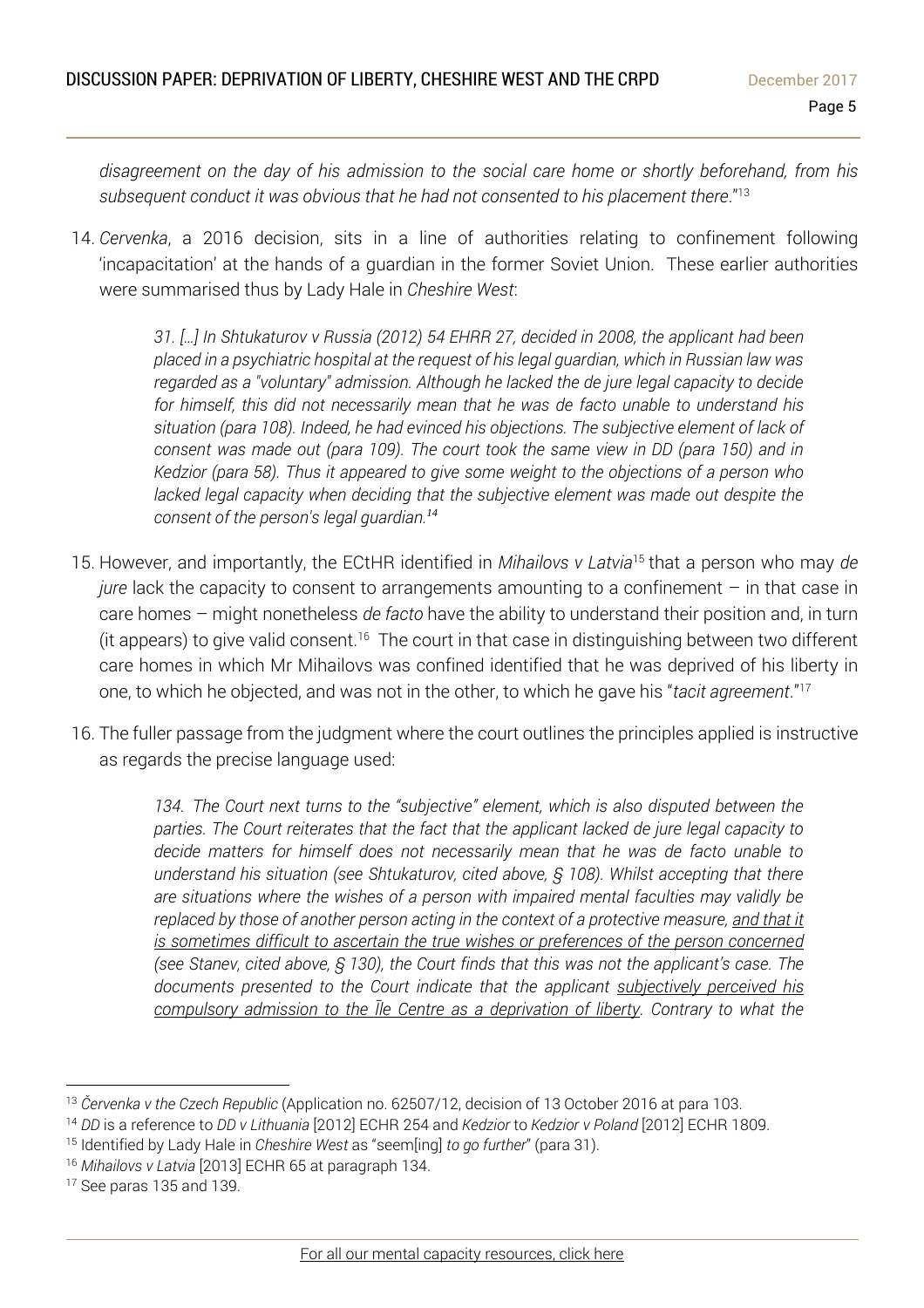*Government suggested, he has never regarded his admission to the institution as consensual, and has objected to it during his stay there. (emphases added).* 

- 17. The decision in *Mihailovs* could be read as the Strasbourg court, in essence, undertaking its own assessment of the applicant's functional mental capacity and concluding that Mr Mihailovs had capacity to consent to the arrangements and was withholding it. $^{18}$
- 18. However and perhaps because the United Nations Convention on the Rights of Persons with Disabilities had been cited to it<sup>19</sup> – the actual language used was rather closer to that of Article 12 CRPD.<sup>20</sup> I return to this below, but suggest that, on a proper reading of *Mihailovs*, the critical questions that the court asked itself were whether it was possible (a) to ascertain the person's true wishes and preferences; and (b) whether it was possible on the basis of those wishes and preferences to identify the individual's subjective perception of the confinement.
- 19. Is there any bar to an analysis which seeks to 'domesticate' the approach identified in *Mihailovs* to the identification of whether an individual is validly consenting to a confinement? For the reasons set out below, I suggest that that the answer is 'no.'
- 20. Although the Supreme Court in *Cheshire West* were not invited to consider questions of the requirements for valid consent, the focus of their attention being solely on the objective element, Lady Hale noted that the element of the case that she found the most difficult was why it could not be said in light of *Mihailovs* that P, MIG and MEG were also giving tacit consent to their

<sup>&</sup>lt;sup>18</sup> In this regard, the court will note the description given in the case itself of Mr Mihailovs' impairments. He was said (para 27) to have had a diagnosis of epileptic dementia (F02.8), and focal symptomatic epilepsy with secondarily generalised seizures. Outlining a psychiatric opinion provided after the application had been communicated to the Government the court noted (para 46): "*The psychiatrist had ticked the following boxes in the form to describe the applicant's state of health: inpatient neuropsychological treatment; outpatient treatment with a psychiatrist; unable to* organise daily routine independently; orientates in time; is capable of being outside the house alone in a known environment *or route; unclear, inadequate speech; frequent mood swings; inadequate emotions; no perception disorders; unstable and restricted attention and concentration abilities; difficulties in switching attention; "other" (unspecified) reasoning disorders; noticeably deteriorated memory; adequate behaviour; non-critical attitude towards his illness; smoking addiction; no* comprehension regarding the need for the use of medication; behaviour dependent on the regular use of medication; assistance necessary for the use of medication; assistance necessary to perform household tasks, to use medication, to *move outside the house, to perform operations with money; periodic surveillance necessary. She concluded with a* recommendation that the applicant needed to live in a social care institution for people with serious mental disorders." It is, of course, impossible to apply s.2 MCA 2005 to Mr Mihailovs' case, but many of these matters would regularly be cited in a determination that an individual satisfied the capacity requirement under Schedule A1 to the MCA 2005. <sup>19</sup> By the European Disability Forum, the International Disability Alliance and the World Network of Users and Survivors of Psychiatry, who intervened in the proceedings (see para 4).

<sup>&</sup>lt;sup>20</sup> Which provides for the recognition of legal capacity for those with disability on an equal basis with others in all aspects of life (Article 12(2)) and that (in Article 12(4)) that "measures that relate to the exercise of legal capacity provide for appropriate and effective safeguards to prevent abuse in accordance with international human rights law. Such safeguards shall ensure that measures relating to the exercise of legal capacity respect the rights, will and preferences of the person […]."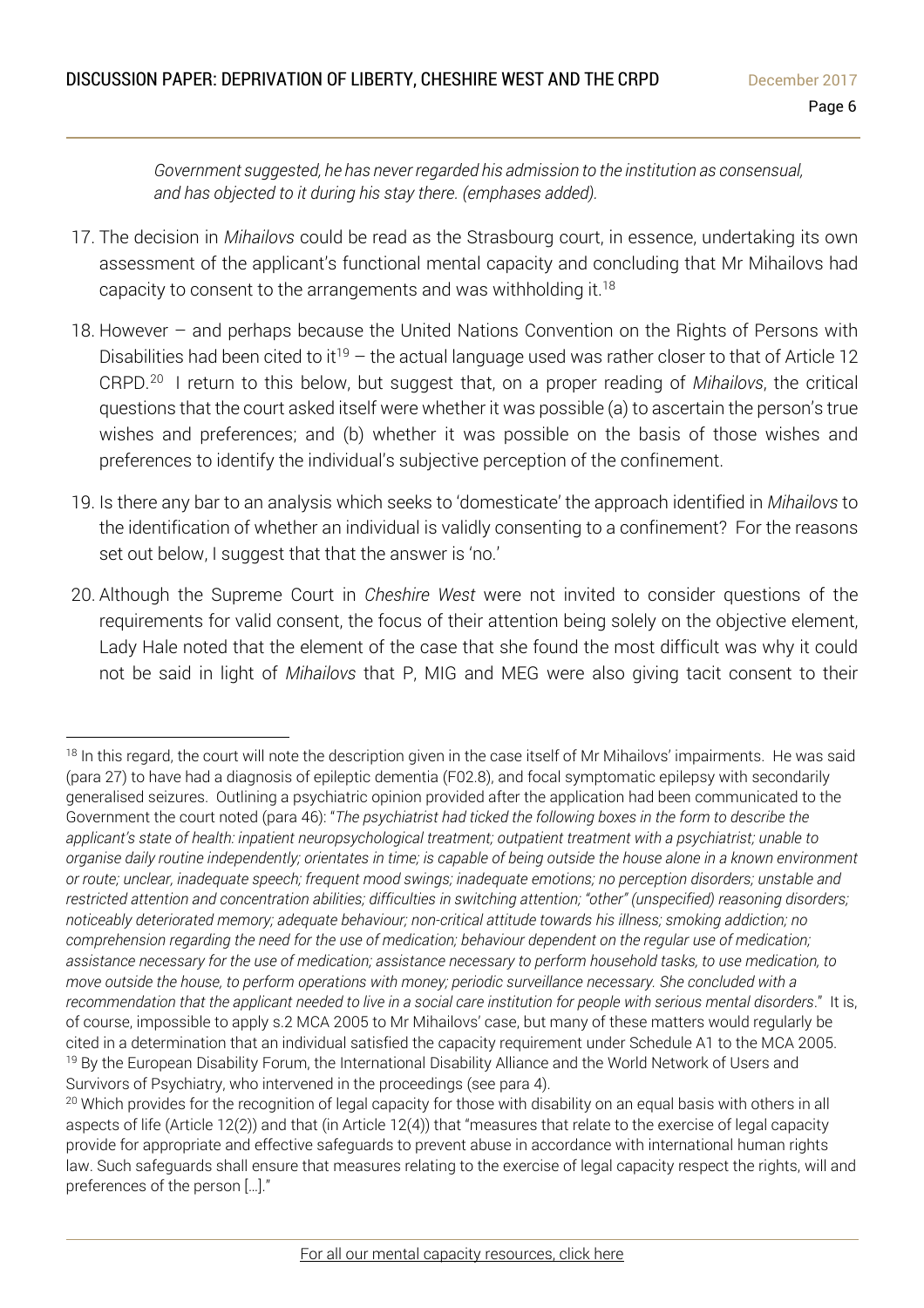placements in circumstances where it appeared that they were manifesting contentment.<sup>21</sup> I suggest – respectfully – that Lady Hale essentially then avoided the question, instead acknowledging that none of the distinctions between that of *Mihailovs* and MIG and MEG were very satisfactory.<sup>22</sup> Lord Neuberger also recognised that there might be "rare" cases in which a person lacking capacity to make a particular decision according to the provisions of the MCA 2005 could be said to have done more than comply with a situation and give some form of consent.<sup>23</sup> Neither Lords Kerr nor Lord Sumption (the other members of the majority) addressed the question of what might constitute valid consent.

- 21. What was not before the Supreme Court in *Cheshire West* was Article 12 of the UNCPRD. Lady Hale in *Cheshire West* had regard to Article 14 of the UNCRPD, which provides that those with disabilities enjoy the right not to be deprived of their liberty on the same basis as others; she did not have regard to Article 12 of the same Convention. This may, perhaps, have been because there was not at the time that the case was heard quite the focus on Article 12 as there now is following the publication by the UN Committee on the Rights of Persons with Disabilities General Comment No. 1 upon Article 12 in April 2014, the month after the *Cheshire West* decision was handed down.<sup>24</sup>
- 22. Article 12 of the UNCRPD provides for the universal right to legal capacity. In General Comment No. 1 upon Article 12, the UN Committee on the Rights of Persons with Disabilities emphasised the crucial importance of ensuring that steps are taken to support individuals to exercise their legal capacity, including by means of supported decision-making.<sup>25</sup> There are – at present – extensive debates as to the extent to which the Committee has sought to go beyond the requirements imposed upon States by the CRPD.<sup>26</sup> However, for present purposes, it seems to me that the courts can revisit the proper construction of "valid consent" through the prism of Article 12 CRPD and the obligation to secure the necessary support to persons with disabilities to exercise their legal capacity, here, to be recognised as agreeing to what objectively amount to confinements. This leads either to a 'strong' analysis, or a somewhat 'weaker' analysis – the strength or weakness being a mark of: (1) the extent that the analysis requires a reconsideration of the conventional legal

<sup>21</sup> *Cheshire West* at para 55.

<sup>22</sup> *Cheshire West* at para 56.

<sup>23</sup> This is implicit from his conclusion at para 68 that there will be "*rare circumstances where the absence of objection can be said to amount to consent, as in Mihailovs v Latvia, paras 138-139*."

<sup>&</sup>lt;sup>24</sup> The General [Comment](https://daccess-ods.un.org/access.nsf/Get?Open&DS=CRPD/C/GC/1&Lang=E) being adopted on 11 April 2014.

<sup>&</sup>lt;sup>25</sup> In other words, a process of decision-making which requires support to be given to a person to make their own decisions, and where such is not possible, for any decision to be taken on the basis of the best interpretation of an individual's known will and preferences in respect of that decision.

<sup>&</sup>lt;sup>26</sup> These are summarised most neatly in the two reports by the Essex Autonomy Project examining the compatibility of the MCA 2005 with the CRPD (the 2014 report) and the wider compatibility of the legislation in England & Wales, Scotland and Northern Ireland with the CRPD (the 2016 report). See also the decision of the European Court of Human Rights in *AM-V v [Finland](http://www.39essex.com/cop_cases/v-v-finland/)* (Application No. 53251/13, decision of 23 March 2017), in which the Strasbourg court rejected a materially similar contention framed through the prism of Article 8 ECHR as a challenge to a Finnish judicial decision which had the effect of enabling a person's (mentally) incapacitous desire to move to another part of the country to be overridden in their interests.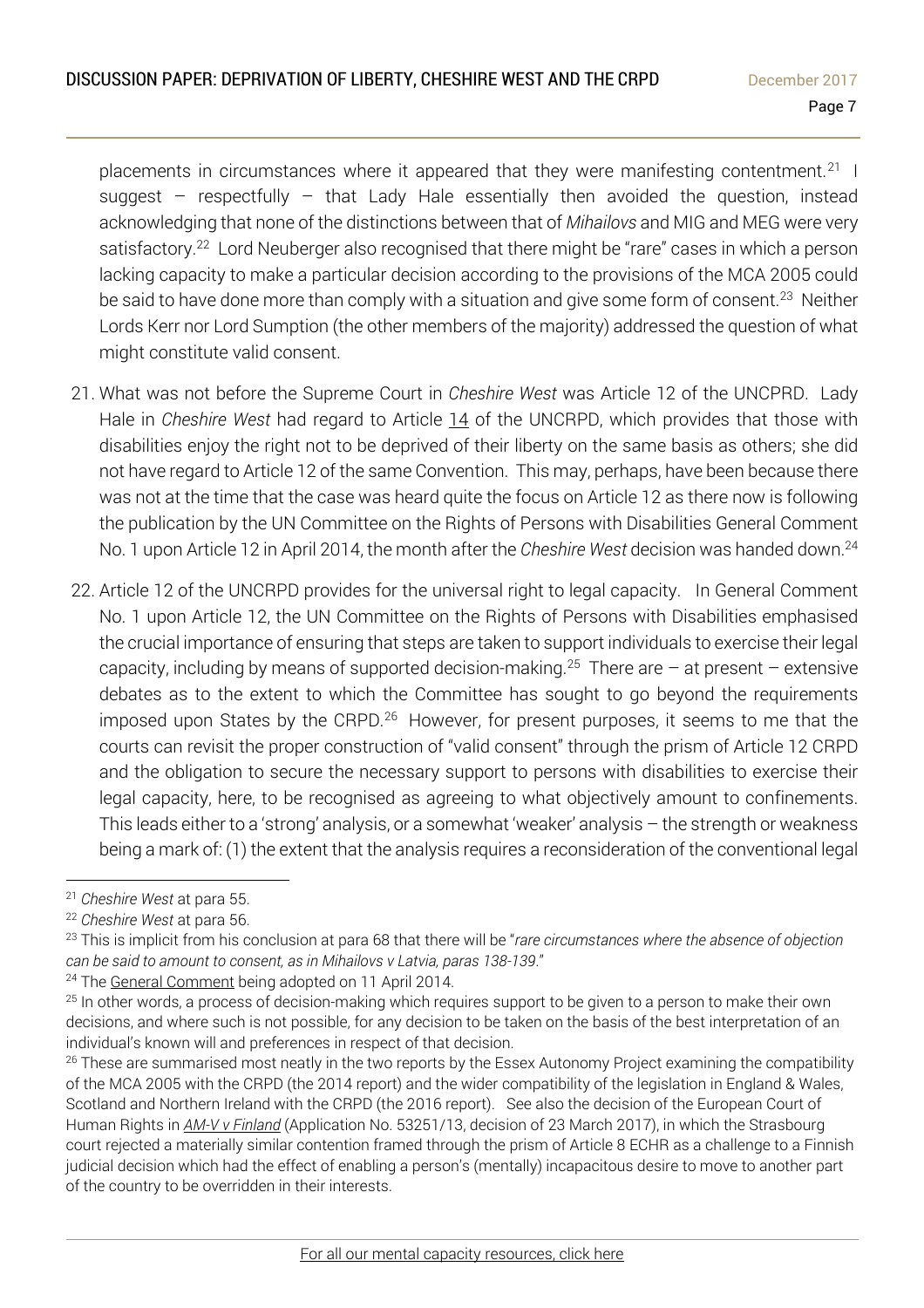position; (2) the consequent number of those who would 'benefit' from the analysis (in the sense of being recognised of being able to give valid consent).

C: Strong analysis: valid consent can be constructed even in the absence of an individual's ability to give capacitous consent applying s.2 MCA 2005

- 23. Interpreting Article 5 through the prism of Article 12 CRPD, I suggest it is possible legitimately to reach the conclusion that a person can give the requisite valid consent to a confinement even if they are not able  $-$  applying the provisions of s.2 MCA 2005  $-$  capacitously to give that consent at the point of assessment.<sup>27</sup>
- 24. Put another way, in circumstances where it is clear that a person seeks through their words or actions to manifest their wish to be in a particular place and to receive care and treatment under the regime in place for them there, then it would be both appropriate and entirely in keeping with the spirit of Article 12 CRPD to interpret that desire as representing their valid consent for purposes of Article 5 ECHR. This would be so whether or not, applying the test set down by s.2 MCA 2005, they have the capacity to consent to those arrangements. This would also apply in a situation where a person is not currently able to express or manifest any wish but from what is known of them from those close to them they would have expressed such a wish had they been capable of doing so. This latter analysis could not apply to a person who has a life-long severe cognitive impairment, but would in respect of people who had capacity to make decisions as to their residence and living arrangements (including marrying and forming families) but, either because of illness or accident, no longer do.
- 25. This analysis would be non-discriminatory, and therefore complies with the edict of Lady Hale in *Cheshire West* because liberty has the same objective meaning for all. It would also eliminate the arguable discrimination that is inherent in an approach that, at present, denies the ability of a person to manifest their consent to a set of arrangements with which they agree (or would agree) if they do not satisfy the test under s.2 MCA 2005, and requires them to undergo additional (and sometimes burdensome) scrutiny so as to protect their Article 5 rights.
- 26. This approach, further, would give a principled answer to the rhetorical question posed by two of the judges in the minority in *Cheshire West*<sup>28</sup> as to why HL might properly be considered not to be deprived of his liberty when he left that hospital even if subject (functionally) to the same form of restrictions at the hands of his carers. If HL manifests the requisite wish to stay with his carers then such would represent the giving of the requisite valid consent for purposes of Article 5 ECHR,

<sup>&</sup>lt;sup>27</sup> This is separate to the issue of whether an individual may be able to give advance consent prior to the onset of incapacity to a specific set of arrangements which would amount to a confinement. There are arguments (rehearsed in the Law Commission's *Mental Capacity and Deprivation of Liberty* report, at paras 15.2 to 15.9), and drawing on the analogy with the position relating to advance decisions to refuse medical treatment) that such consent can survive the loss of capacity and take the situation out of Article 5 ECHR. <sup>28</sup> See paragraph 100 (Lords Carnwath and Hodge).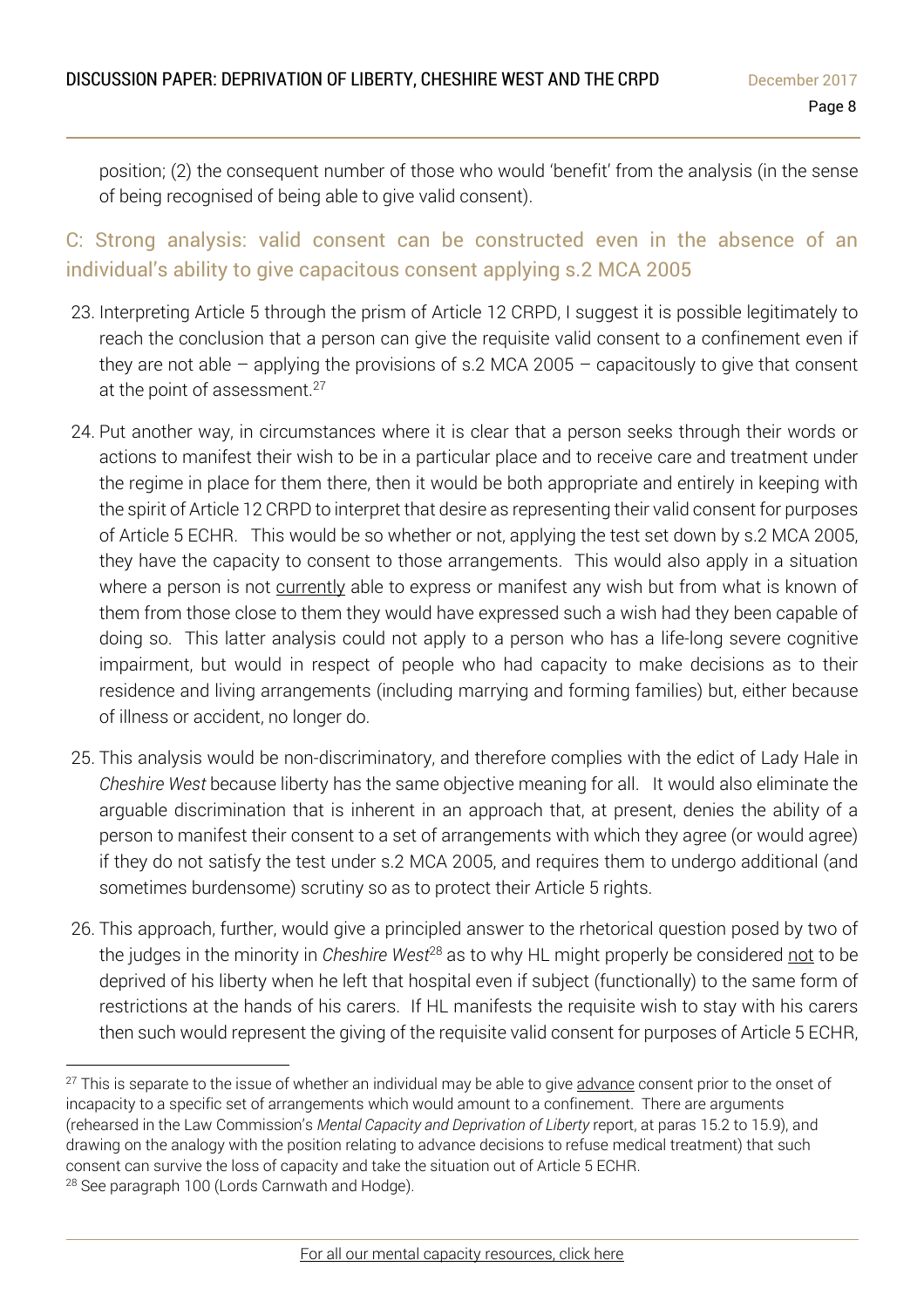and so there would be no deprivation of his liberty, even if, objectively, he remains – necessarily – subject to continuous supervision and control and prevented from leaving in his own interests. I note, further, that it appears Steven Neary is considered by the London Borough of Hillingdon to be deprived of his liberty by his father,<sup>29</sup> in circumstances where all the evidence recorded in the judgments upon the case indicated strongly, to the extent he is capable of expressing wishes and feelings, Steven's core desire is to live at home with his father. Steven, therefore, might well be seen as a person who should be considered to be giving such valid consent, even if (as appears likely) he lacks capacity to do so applying the provisions of s.2 MCA 2005.

- 27. Finally, the analysis set out above would also potentially help solve a further conundrum. The Committee on the Rights of Persons with Disabilities takes the view that deprivation of liberty on the basis of disability is contrary to Article 14 and represents arbitrary detention. Whilst the approach set out here would not entirely eliminate the clash between Article 5(1)(e) ECHR and Article 14 CRPD, it would substantially limit it. It is clear that the Committee on the Rights of Persons with Disabilities views deprivation of liberty as a state of affairs which relates primarily to coercive institutional care (see General [Comment](https://documents-dds-ny.un.org/doc/UNDOC/GEN/G17/328/87/PDF/G1732887.pdf?OpenElement) 5 (2017) on Article 19 on the right to independent living at para 48, outlining the "obligation to release all individuals who are confined against their will in mental health services or other disability-specific forms of deprivation of liberty." Again, this appears to speak to a contrast as far as the Committee are concerned between detention and the circumstances of, say, MIG, and it is legitimate to consider that they would not wish to advance an interpretation of Article 14 CRPD which (on their analysis) would render it impossible for the current arrangements for MIG to continue. It would, arguably, be possible to square the circle, at least as regards MIG, by recognising that she is seeking to give valid consent to the confinement to which she is subject.<sup>30</sup>
- 28. In practical terms, therefore, this would mandate an assessment of any one who is confined in circumstances such as those of P, MIG and MEG to determine whether it could be said that they validly consent to that confinement. Such an assessment would be carried out for a different purpose, but have a strong functional resemblance, to the approach to determining best interests under the MCA 2005 identified by Lady Hale in *Aintree* at paragraph 45 as the proper application of ss.4(4), (6) and (7) MCA 2005. Where the person is unconscious or otherwise unable to express any views, this would require the same exercise of consultation with others properly interested in their welfare as mandated by s.4(7) MCA 2005 (see also in this regard *Aintree* at paragraph 39); it would also require consideration of their known wishes, feelings, beliefs and values, including any written statements made whilst they had capacity (see s.4(6) MCA 2005). In some ways, it would also resemble the 'holistic' exercise mandated by Baker J in *Re RD & Ors* [2016] EWCOP 49 to determine whether an individual would wish their RPR to challenge under s.21A the authorisation

 $\overline{a}$ <sup>29</sup> [https://markneary1dotcom1.wordpress.com/2017/03/23/lady-hale-comes-to-cowley/.](https://markneary1dotcom1.wordpress.com/2017/03/23/lady-hale-comes-to-cowley/)

 $30$  It might be thought – in passing – particularly frustrating that the Committee in its concluding [observations](https://mhj.org.uk/wp-content/uploads/sites/192/2017/09/Concluding-Observations-CRPD-Committee-UK.pdf) on the UK in August 2017 did not address the position of MIG and MEG as they had been invited to do.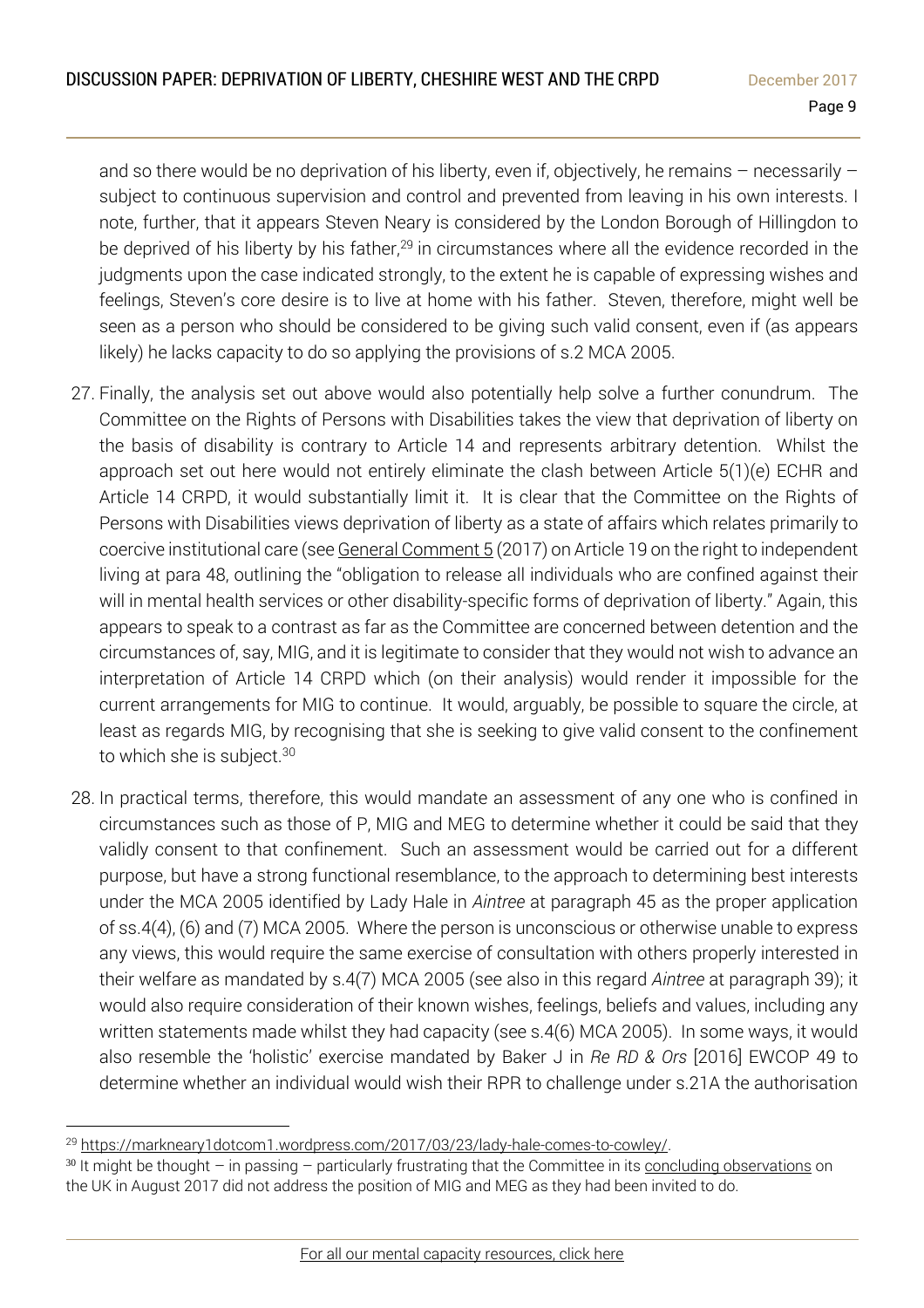under Schedule A1 to which they are subject, $31$  although I stress that the purpose of the exercise would not be to determine whether there is an absence of an objection, but rather a positive wish to remain in the relevant place and receive care there under the regime in place for them.

- 29. I need to emphasise four points here:
	- a. first: I am not seeking, by the back door, to argue that *Cheshire West* was necessarily wrongly decided (such a submission not, in any event, being one that could dictate a different outcome before the lower courts). However, because the questions posed immediately above were not asked, we simply do not know whether or not it could be said that P, MIG or MEG were, in fact, validly consenting;
	- b. second: this analysis would not provide any route through where there is any suggestion that the person is: (1) merely acquiescing to a situation; or (2) simply compliant. I am acutely aware that acquiescence and/or compliance can 'mask' a real wish to be elsewhere, and I would not suggest – for instance – that HL could have been said on the facts of the reported case to be giving any form of valid consent to his stay in Bournewood hospital in the seminal decision of the European Court of Human Rights. In other words, and to reiterate, valid consent could only be constructed on the basis of suitable and sufficient evidence of a positive wish to remain in in the relevant place and receive care there under the regime in place for them. Absence of objection would not suffice;
	- c. third: this analysis would only represent a sufficient protection for the rights of the individuals concerned were it to operate on the basis that wherever a person is subject to a confinement then the burden will lie upon the State body responsible for that confinement<sup>32</sup> to establish that they do, indeed, validly consent to it. In other words, the default position should be that anyone who meets the acid test (and whose circumstances are imputable to the State) should be considered to be deprived of their liberty until and unless it is proved that they are not because they validly consenting to the arrangements. Such would give effect to the positive obligations imposed by Article 5 ECHR and ensure that it is effective in relation to vulnerable individuals;
	- d. fourth, I am aware that this analysis is not confined to 'domestic' settings, and that the court will need to have in mind other settings, in particular admission to psychiatric institution. The Strasbourg court is particularly (and understandably) concerned in the case of such admission to identify whether any confinement can truly be said to be consensual, and to err on the side of caution. This can be seen from *HL v United Kingdom* itself where the court did not rely upon

<sup>31</sup> See para 86.

<sup>32</sup> Either directly, or via the route identified in *SRK* to state imputability where the state is aware of a confinement at the hands of private individuals.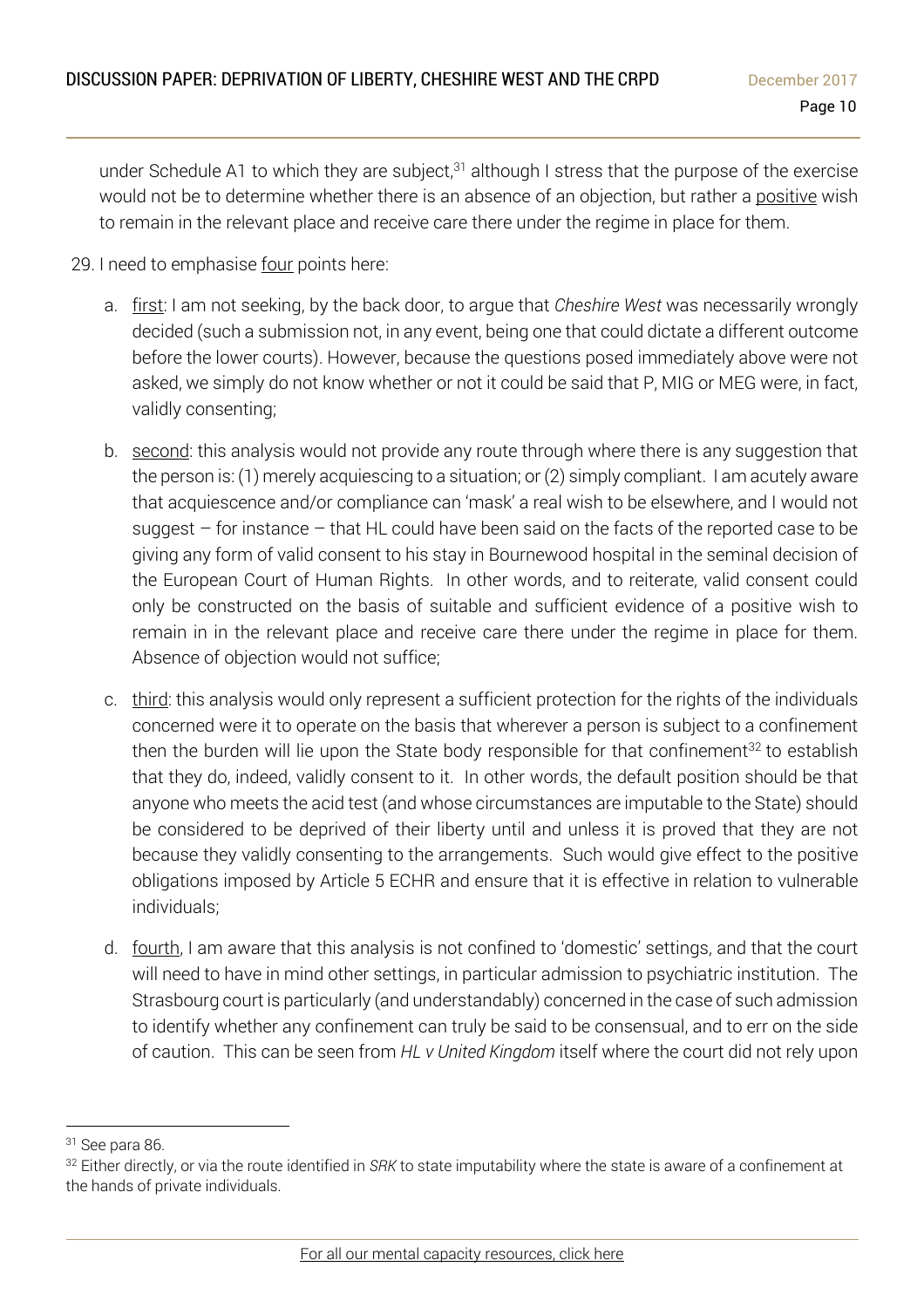HL's apparent compliance as giving the requisite valid consent,<sup>33</sup> and also from Atudorei *v Romania*. 34 A similar approach has also been taken domestically to the question of whether a person can ever validly consent to confinements arising under the aegis of the Mental Health Act 1983 by the Court of Appeal's decision in *The Secretary of State for Justice v MM*. <sup>35</sup> In this case the Court of Appeal held  $-$  in the context of considering the argument that a person can consent to conditions on discharge imposed by a Mental Health Tribunal amounting to a confinement – that "*where conditions amounting to a deprivation of liberty are compulsorily imposed by law, the agreement of an individual cannot prevent that compulsory confinement from constituting a deprivation of liberty*." <sup>36</sup> In the circumstances, I would suggest that (a) a considerably higher threshold is required before it can be shown that the individual has in fact validly consented to an admission as an informal patient to a psychiatric institution; $37$  and (b) it is, as matters stand,<sup>38</sup> not possible as a matter of law for anyone to consent to a confinement imposed by operation of the MHA 1983.

## D: Weak analysis: the test for capacity to consent to a confinement will vary depending upon its nature, in particular the presence or absence of coercion in the confinement

30. Alternatively, if the view is taken that – domestically – having capacity to consent to a confinement applying the test under the MCA 2005 is a necessary (but not sufficient<sup>39</sup>) requirement to give valid consent for purposes of Article 5 ECHR, I suggest that the court should refine the test for capacity to consent to a confinement to take account of the extent to which the confinement can be said to be coercive. This is a 'weak' analysis because, whilst it stays within the four walls of the MCA 2005, it will, for the reasons set out below, apply to a more limited category of people than those considered immediately above.

 $\overline{a}$ <sup>33</sup> Although note that *HL* was decided before *Storck*, in which the reference to 'subjective element' was first crystallised.

<sup>34</sup> [2014] ECHR 947, where the court noted at para 137 that, "*according to the medical evidence in the case-file, during* her hospitalisation the applicant lacked insight and therefore did not have the ability to recognise the need for her hospitalisation and treatment [...] Consequently, notwithstanding the parties' arguments to the contrary and the fact that she does not appear to have lodged complaints or attempted to escape from the institution, it does not appear that the *applicant ever regarded her admission to the facility or her treatment as consensual*."

<sup>35</sup> [2017] EWCA 194.

<sup>36</sup> Para 28.

<sup>&</sup>lt;sup>37</sup>An informal admission is, by definition, one where the individual is not subject to any confinement imposed by operation of the MHA 1983 – indeed, it was the very fact that the formal procedures of the Act were not invoked which founded the Strasbourg court's conclusion that HL was arbitrarily deprived of his liberty.

<sup>38</sup> Although note that at the time of writing (December 2017) permission to appeal this decision has been sought from the Supreme Court.

<sup>&</sup>lt;sup>39</sup> Because such consent must not just be capacitous, but also voluntary.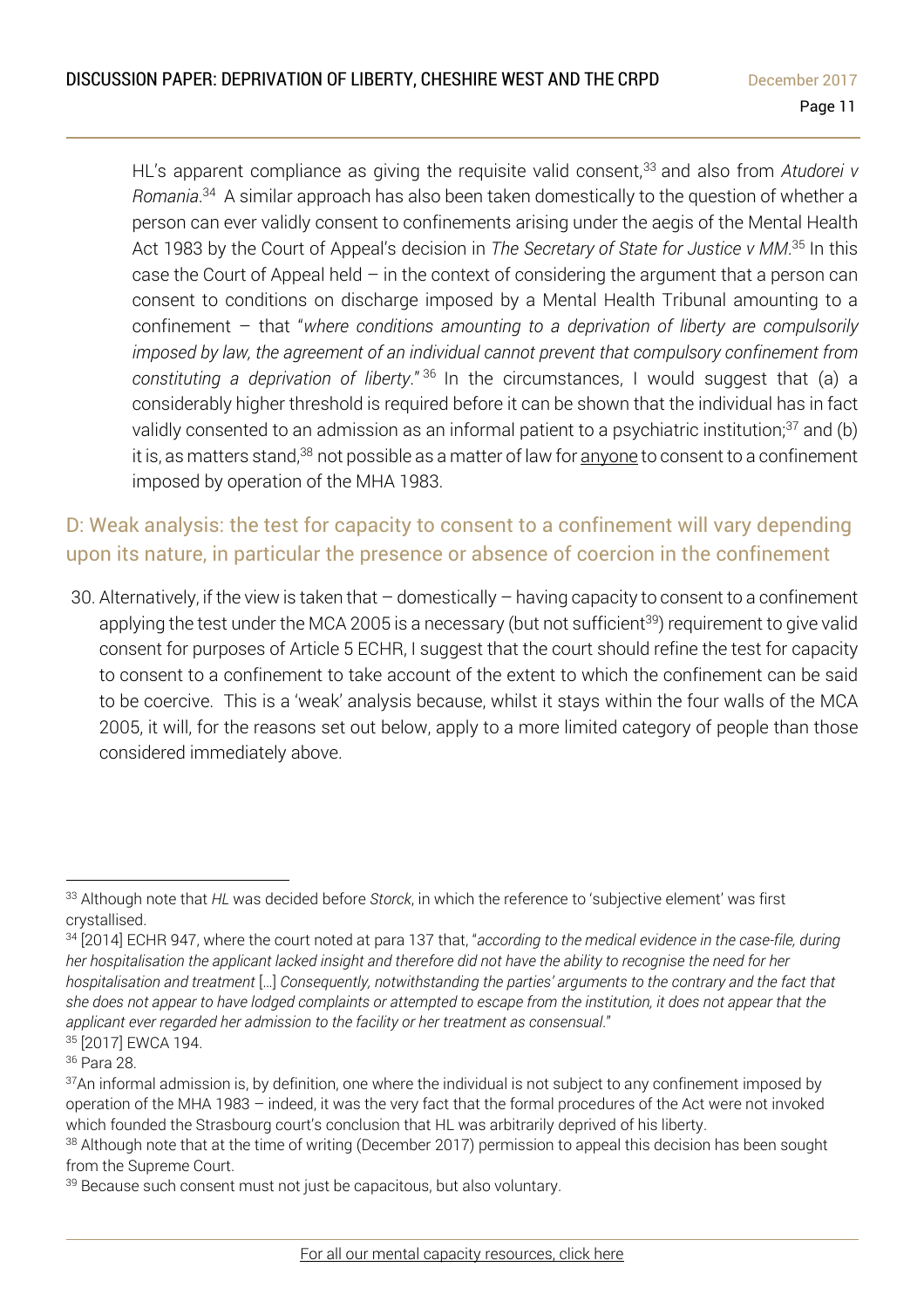- 31. The test for capacity to consent to confinement has been the subject of consideration in a number of domestic cases but never from the perspective of coercion. $^{40}$   $\;$  It is also an oddity of the caselaw, stemming, most likely from the way in which the capacity requirement in Schedule A1 is framed,<sup>41</sup> that it has usually concentrated on the question of whether P has the capacity to make decisions as to their residence and care arrangements, without specific reference to the (logically separate) question of whether they have capacity to consent to confinement to which they are subject at the relevant placement.
- 32. A partial exception was the decision in *LDV*, in which Baker J was concerned with the question of whether a woman with learning disabilities could consent to admission to a psychiatric hospital in circumstances of confinement. At paragraph 66, he held that "*although the court is not, strictly speaking, bound by the provisions of Schedule A1 when deciding whether or not to make an order* depriving a person of his liberty, I accept the submission made on behalf of the Official Solicitor by Mr *Ruck Keene that the appropriate course in these circumstances is for the court to approach the question as if it was considering the "mental capacity requirement" under paragraph 15*." Baker J then went on to outline what – on the facts of LDV's case – was the salient information relevant to that decision, holding at paragraphs 39 and 40:

*39 I consider that on the facts of this case, the clinicians and the court should ask whether L has the capacity to understand, retain, use and weigh the following information:* 

- *(1) that she is in hospital to receive care and treatment for a mental disorder;*
- *(2) that the care and treatment will include varying levels of supervision (including supervision in the community), use of physical restraint and the prescription and administration of medication to control her mood;*

 $\overline{a}$ <sup>40</sup> The reported or publicly available cases (the majority having been decided by Baker J) being: *PH v A Local Authority* [2011] EWHC 1704 (Fam), [2012] COPLR 128; *CC v KK* [2012] EWHC 2136 (COP), [2012] COPLR 627; *A Primary Care Trust v LDV* [2013] EWHC 272 (Fam) [2013] COPLR 204; *RB v Brighton & Hove City Council* [2014] EWCA Civ 561; [2014] COPLR 629; *X v A Local Authority & Anor* [2014] EWCOP 29; and *P v Kent County Council* [2015] EWCOP 89.

<sup>&</sup>lt;sup>41</sup> There is a prospect that the statutory test will be changed in due course in any replacement of Schedule A1. See the Law Commission's Mental Capacity and Deprivation of Liberty report at para 9.7 "*We consider that the Liberty* Protection Safeguards should continue to have a mental capacity requirement in order to translate into domestic terms the Article 5(1) requirement of an absence of valid consent. However, we are concerned by the evidence from consultation suggesting that the current requirement is poorly understood and implemented. In part, this confusion may be due to the existing wording (that the person must lack capacity in relation to whether they should be accommodated in the relevant hospital or care home for the purpose of being given the relevant care or treatment); this does not, in our view, get to the heart of the issue under Article 5. It is not the fact of a placement in itself, but the arrangements made for the person at the placement - including the elements of supervision, control and lack of freedom to leave identified by Lady Hale in Cheshire West - that give rise to the deprivation of liberty. We therefore consider it more accurate, and more closely aligned to Article 5, to provide that the person must lack capacity to consent to the care or treatment arrangements which would give *rise to a deprivation of that person's liberty*" (see also the proposed new para 1(2)(b) of Sch AA1 to the Mental Capacity Act).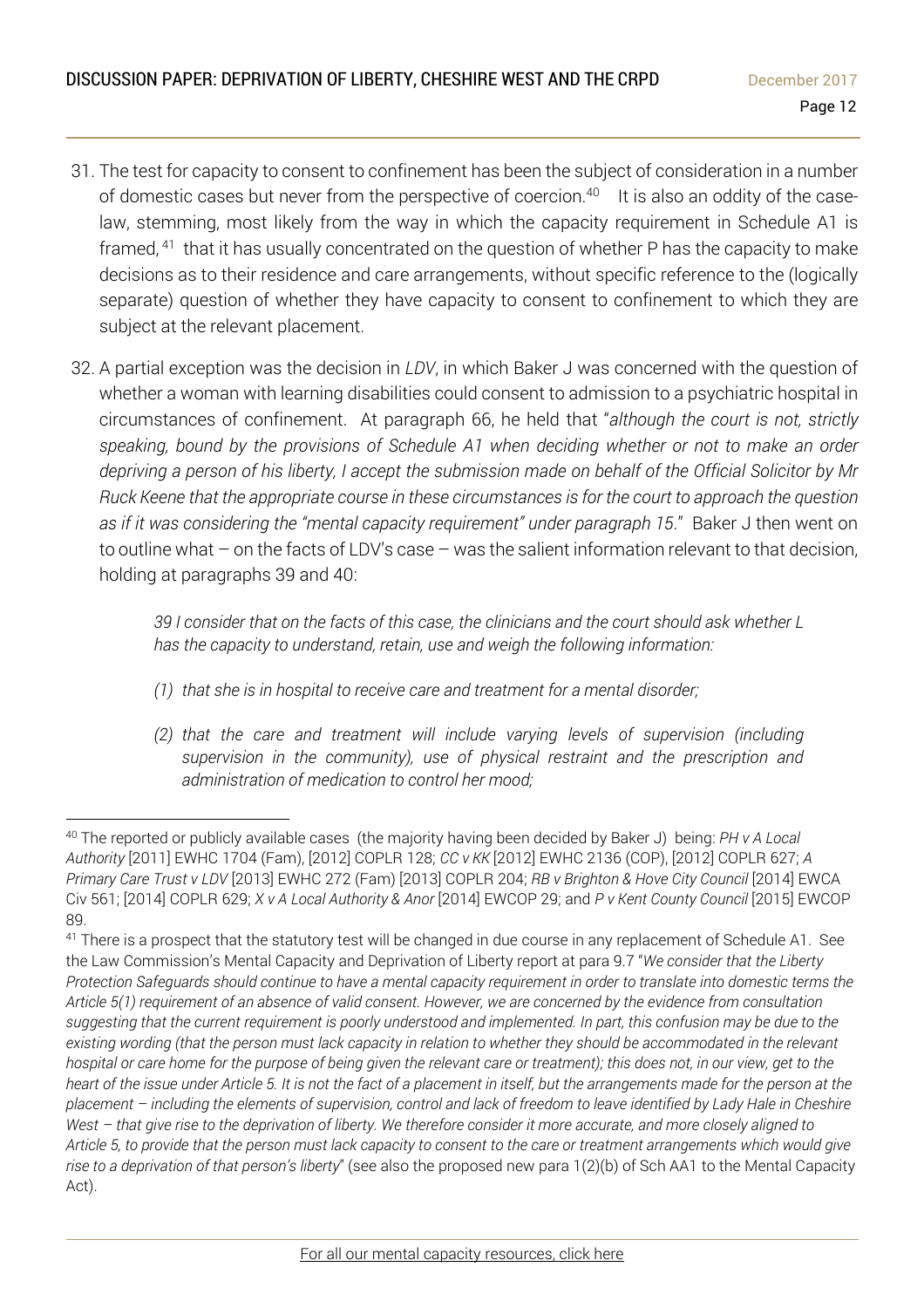- *(3) that staff at the hospital will be entitled to carry out property and personal searches;*
- *(4) that she must seek permission of the nursing staff to leave the hospital, and, until the staff at the hospital decide otherwise, will only be allowed to leave under supervision;*
- *(5) that if she left the hospital without permission and without supervision, the staff would take steps to find and return her, including contacting the police.*

*40 Whilst I accept Mr. Mant's submission that the specific consent under consideration is to the 'deprivation of liberty' and not to the care or treatment as such, it seems to me that the information which must be understood, retained, used and weighed extends to some information about the context in which the deprivation is being imposed.*

- 33. Baker J's approach in *LDV*, therefore, secured consideration of the material factors going to the confinement at the placement in question through the prism of the salient information. Almost by definition, I would suggest, a person who is confined in circumstances of coercion  $-$  i.e. against their will – will be subject to more rigorous regime of control and supervision, together with more 'high-end' steps to ensure that they do not leave the control of those providing them with care. A person will therefore have to be able to understand, retain, use and weigh more information about the circumstances of that confinement than a person who may, technically, be confined, but wishes to be in the place(s) where they are confined and to receive care there, and in respect of whom the arrangements will be very much lighter-touch.
- 34. Another way of putting this is to hold that that the bar to establishing that a person has capacity to consent to a confinement in circumstances where they do not perceive themselves to be confined (i.e. there is no suggestion of actions being taken against their will) is lower than the bar for finding a person has capacity to consent to confinement in circumstances of coercion.<sup>42</sup> Whilst the MCA does not, itself, contain any form of "sliding scale," the courts have, in practice, varied the bar: examples being capacity to marry<sup>43</sup> and capacity to consent to sexual relations.<sup>44</sup>
- 35. I would suggest therefore that it would be possible  $-$  and proper  $-$  to conclude that the decision whether to be accommodated and cared for in circumstances of (objective) confinement with which the person is content is an inherently simpler decision than a decision whether to be accommodated in circumstances of coercion. If it is an inherently simpler decision, then it stands

 $42$  Technically, of course, and bearing in mind the wording of s.1(2) MCA 2005, this proposition should be stated that the presumption that the person has capacity to consent to a confinement in circumstances of confinement should be easier to displace. However, given the way in which the question arises, and because the burden is on the body doing the detaining to establish that the relevant individual is, in fact, consenting so as to avoid a challenge that they are unlawfully depriving them of their liberty, it is arguably better to talk in terms of the bar being lower. <sup>43</sup> See *A* Local *Authority v AK & Ors* [2012] EWCOP B29, [2013] COPLR 163 at para 15.

<sup>44</sup> *IM v LM & Ors* [2014] EWCA Civ 37, [2015] 1 Fam 61 at paras 80 to 82.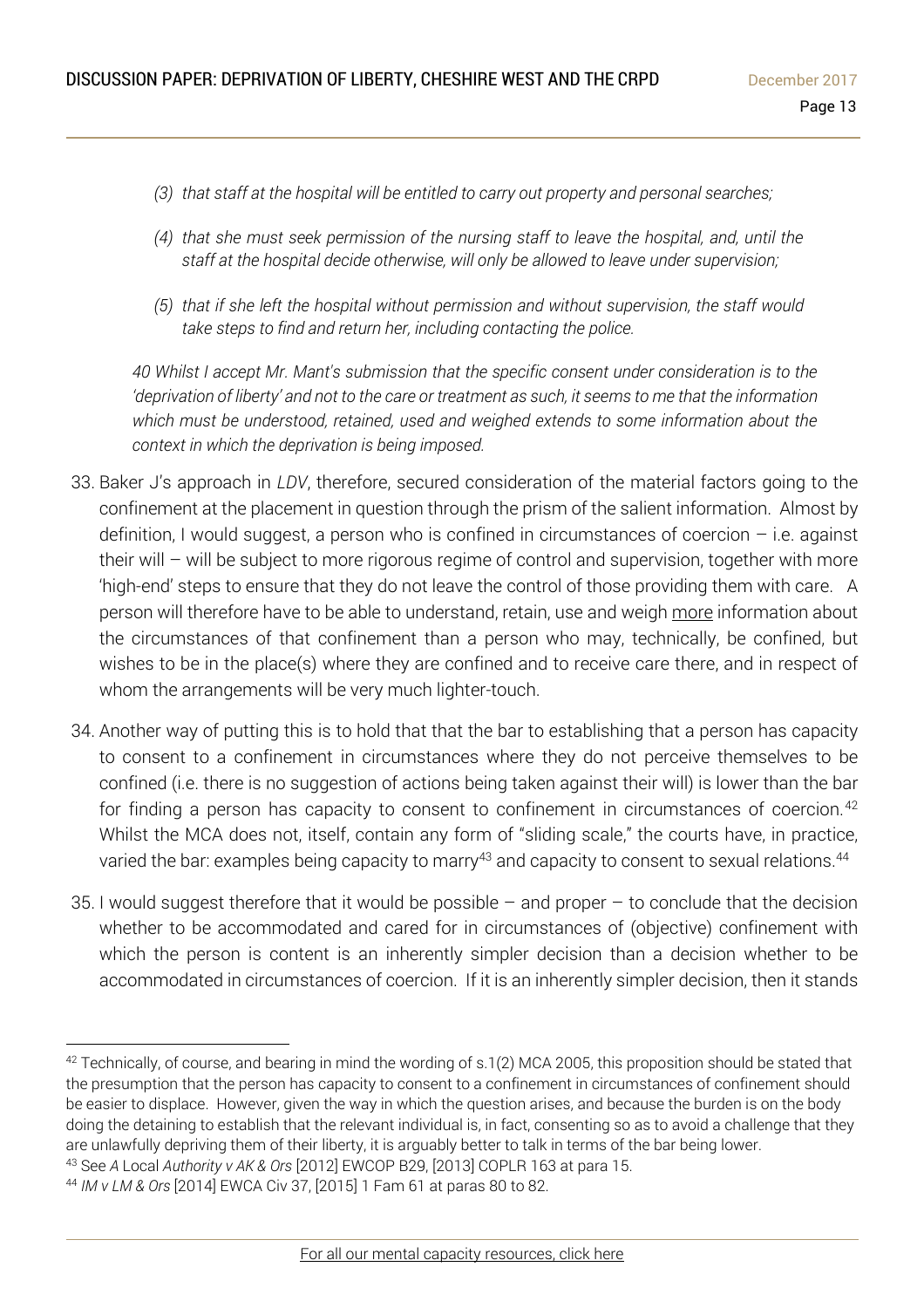to reason that it should be easier to establish that the individual in question has in fact capacitously consented.

- 36. I have been careful to characterise matters by reference to the presence or absence of coercion, rather than by reference to whether or not the person is to be confined, for two reasons. The first is that it is entirely possible that a person may be subject to coercion in any setting (for instance) their own home; the second is that making the location the touchstone test runs the risk of introducing both complexity and potential arbitrariness into any test. $^{\rm 45}$  In practice, and as regards the home environment, the overlap between being cared for in what one perceives to be one's own home and not being subject to coercion is likely to be high, but I suggest that we should, if at all possible, not introduce any further elements into the consideration of whether Article 5 is engaged than those included in the article itself. As set out above, coercion is at the heart of Article 5, and its presence or absence therefore provides the appropriate guiding principle.
- 37. I note that, if the courts were to adopt this analysis, which sits squarely within the MCA, then there would be some who might, on the 'stronger' analysis set out above, be considered to be manifesting valid consent, but could not properly be said to have the capacity to consent even applying the low 'non-coercive' bar. Further, a person who is now profoundly impaired following an accident or as a result of progressive illness would in principle be able to 'benefit' from the 'strong' analysis because it would potentially be possible to construct their consent from their preexisting wishes, feelings, beliefs and values; they would not be able to benefit from the 'weak' analysis.

## Conclusion

 $\overline{a}$ 

38. It is important to emphasise that neither of the analyses set out above (yet) have judicial endorsement; those applying the law on the ground as it stand must therefore proceed on the basis that a lack of MCA capacity to consent to the confinement means that that (if the confinement is imputable to the state) the person is deprived of their liberty for purposes of Article 5(1)(e). But it is just possible that the route outlined above may prove to be a fruitful avenue to pursue in future to seek to hold true to the principle of non-discrimination in a way that, at the same time, does enable 'calibration' to identify those who are truly confined.

*Alex Ruck Keene*

<sup>&</sup>lt;sup>45</sup> This is why, with respect, the approach taken by the Court of Appeal in [Ferreira](http://www.39essex.com/cop_cases/r-ferreira-v-hm-senior-coroner-inner-south-london-others/) to seeking to create a general "carve out" of the urgent/acute hospital setting from Article 5 is problematic.